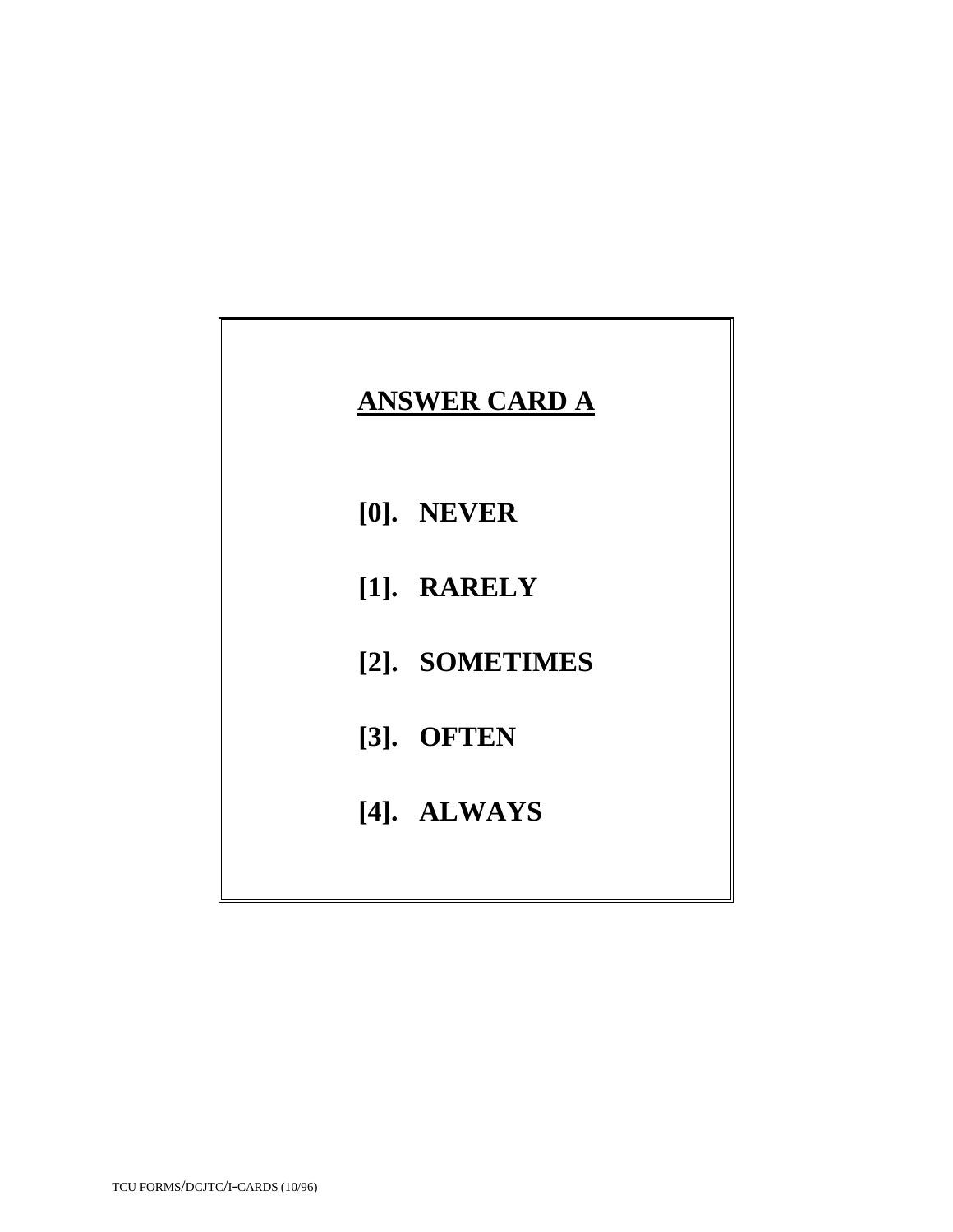## **ANSWER CARD B**

- **[0]. Never/Not Used**
- **[1]. Only 1-3 times**
- **[2]. About 1 time per month [3]. About 2-3 times per month**
- **[4]. About 1 time per week [5]. About 2-6 times per week**
- **[6]. About 1 time per day**
- **[7]. About 2-3 times per day**
- **[8]. About 4 or more times per day**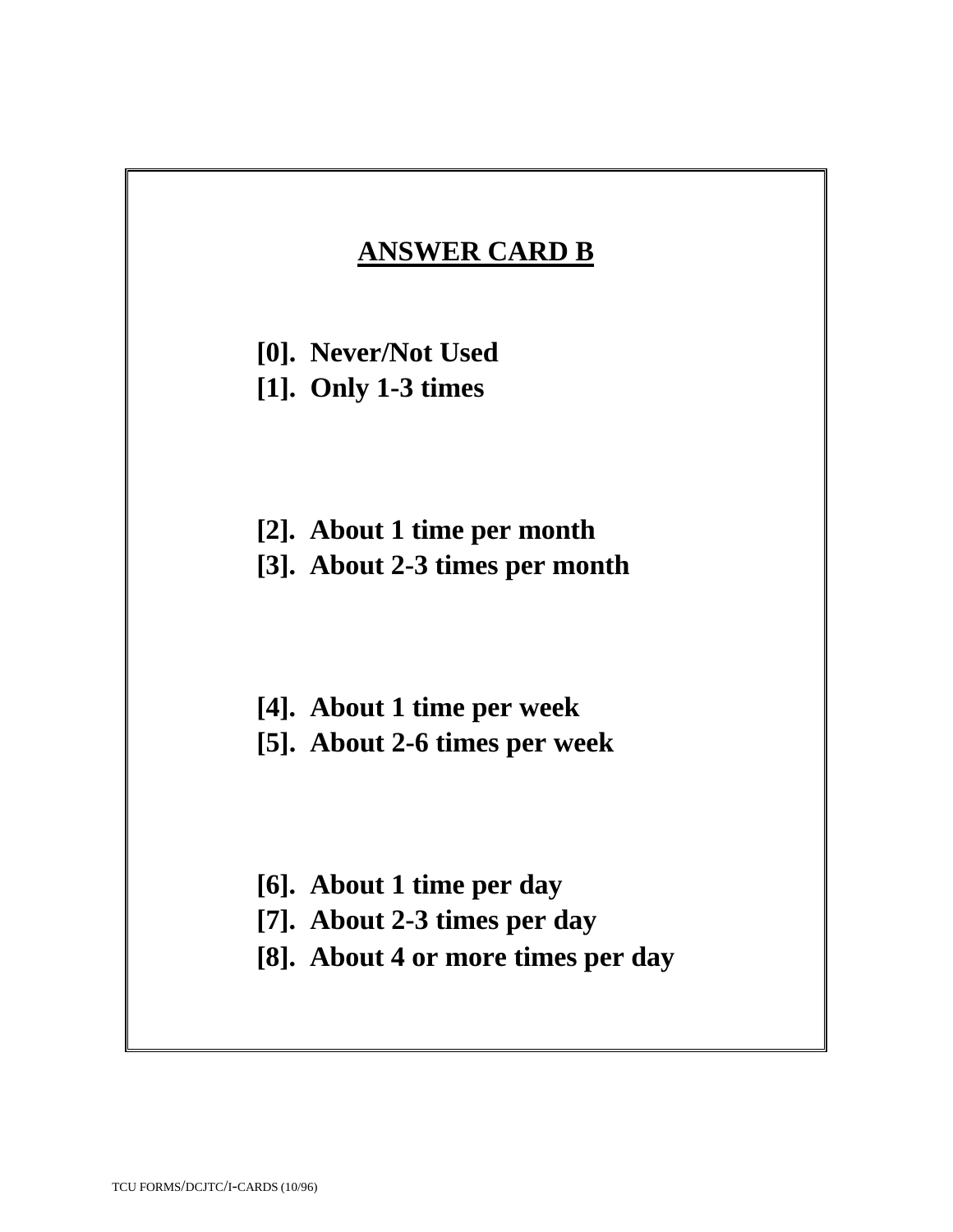## **DRUG CARD**

- **[1]. Alcohol**
- **[2]. Inhalants (glue, spray paint, toluene, liquid paper)**
- **[3]. Marijuana/Hashish**
- **[4]. Hallucinogens/LSD/Psychedelics/PCP/Mushrooms/Peyote**
- **[5]. Crack/Freebase**
- **[6]. Cocaine (by itself)**
- **[7]. Heroin and Cocaine (mixed together)**
- **[8]. Heroin (by itself)**
- **[9]. Street Methadone (non-prescription)**
- **[10]. Other Opiates/Opium/Morphine/Demerol**
- **[11]. Methamphetamine/Speed/Ice/Ecstasy**
- **[12]. Other Amphetamines/Uppers/Diet Pills**
- **[13]. Librium/Valium/Minor Tranquilizers**
- **[14]. Barbiturates**
- **[15]. Other Sedatives/Hypnotics/Quaaludes**
- **[16]. Nicotine?**
- **[17]. Anything else?**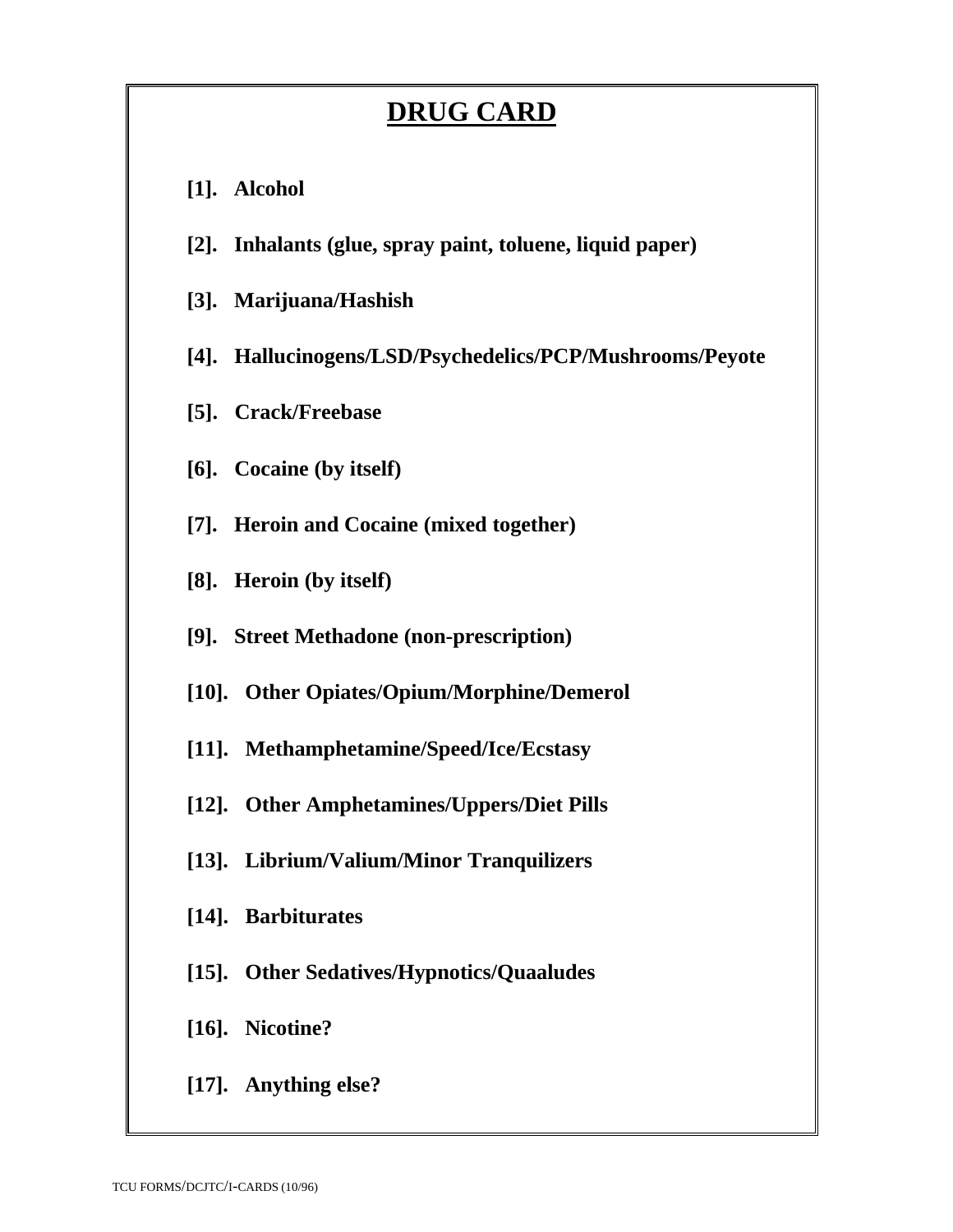## **CRIME CARD**

- **[1]. Drinking alcohol: public intoxication**
- **[2]. Drinking alcohol: DWI**
- **[3]. Use of other illegal drugs (possession of drug paraphernalia, public intoxication)**
- **[4]. Sale, distribution, or manufacturing of any drugs (not counting drug use or possession)**
- **[5]. Forgery or fraud (writing bad checks, running con games)**
- **[6]. Fencing or buying/receiving stolen property**
- **[7]. Gambling, running numbers, or bookmaking**
- **[8]. Prostitution or pimping**
- **[9]. Burglary or auto theft**
- **[10]. Other theft (larceny, shoplifting)**
- **[11]. Robbery (armed robbery, mugging)**
- **[12]. Violence against other persons (homicide, aggravated assault, kidnapping, etc.) [Do Not Include "Rape"]**
- **[13]. Arson or weapons offenses**
- **[14]. Vandalism, vagrancy, loitering**
- **[15]. Sex offenses (rape, aggravated sexual assault, indecent exposure)**
- **[16]. Parole/probation violation**
- **[17]. Others not listed**